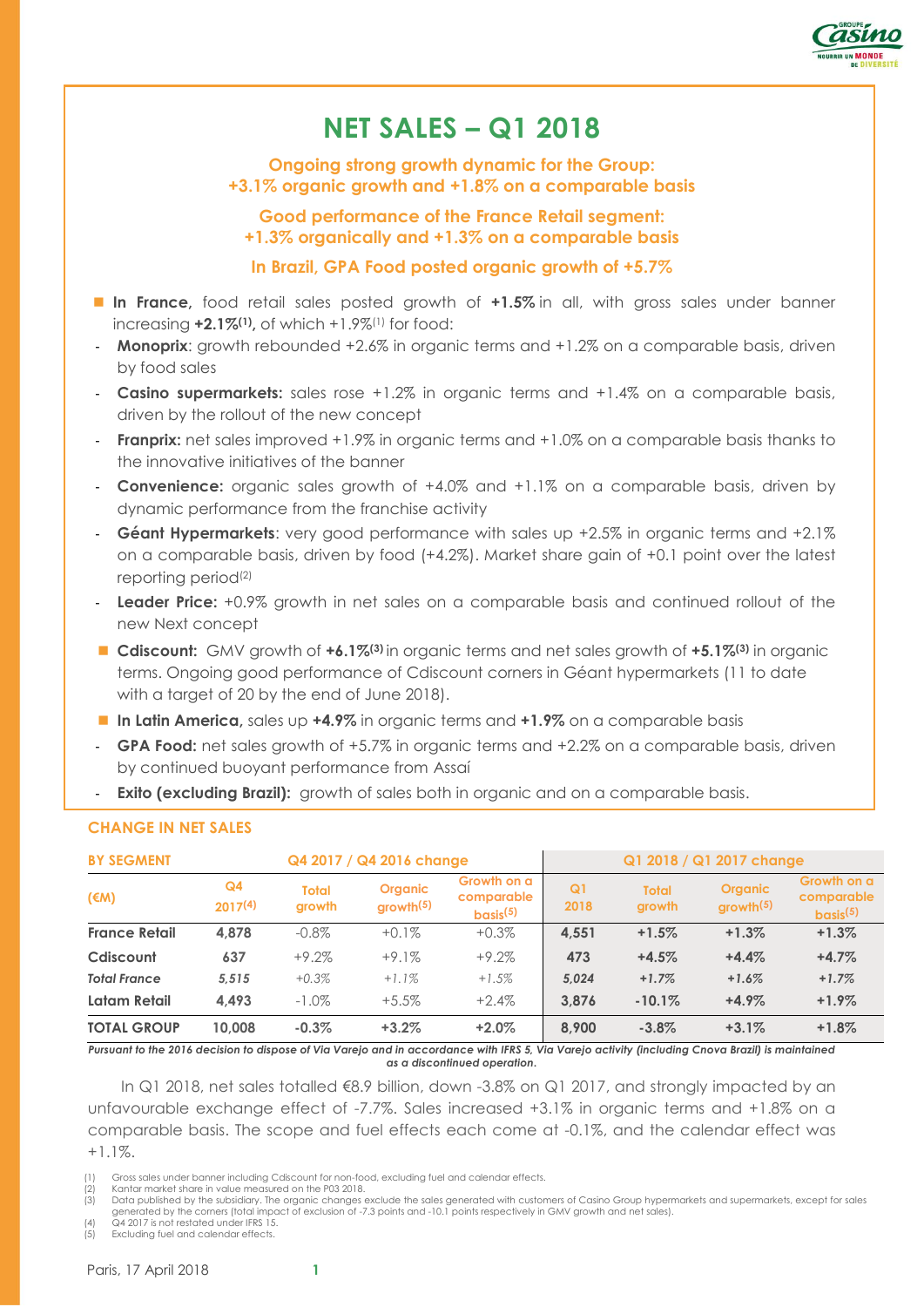

#### **France Retail**

| Q4 2017 / Q4 2016 change             |                           |                     |                                         |                                                   | Q1 2018 / Q1 2017 change |                     |                                         |                                                   |
|--------------------------------------|---------------------------|---------------------|-----------------------------------------|---------------------------------------------------|--------------------------|---------------------|-----------------------------------------|---------------------------------------------------|
| <b>BY BANNER</b>                     | Q <sub>4</sub><br>2017(1) | <b>Total growth</b> | <b>Organic</b><br>growth <sup>(2)</sup> | Growth on a<br>comparable<br>basis <sup>(2)</sup> | Q <sub>1</sub><br>2018   | <b>Total growth</b> | <b>Organic</b><br>growth <sup>(2)</sup> | Growth on a<br>comparable<br>basis <sup>(2)</sup> |
| <b>Monoprix</b>                      | 1,161                     | $+0.6%$             | $+1.2\%$                                | $-0.5%$                                           | 1,110                    | $+2.7%$             | $+2.6%$                                 | $+1.2%$                                           |
| <b>Supermarkets</b>                  | 797                       | $-3.9\%$            | $-0.7\%$                                | $+0.6%$                                           | 744                      | $-0.8%$             | $+0.6%$                                 | $+1.3%$                                           |
| Including SM Casino <sup>(3)</sup>   | 754                       | $-3.8\%$            | $-0.5%$                                 | $+0.4%$                                           | 711                      | $-0.4%$             | $+1.2%$                                 | $+1.4%$                                           |
| Franprix                             | 415                       | $+3.4%$             | $+2.7%$                                 | $+0.5%$                                           | 401                      | $+1.5%$             | $+1.9\%$                                | $+1.0%$                                           |
| Convenience<br>& other $(4)$         | 611                       | $-1.7\%$            | $-0.1\%$                                | $+2.3%$                                           | 588                      | $-0.2\%$            | $-0.5\%$                                | $+0.7%$                                           |
| Including Convenience <sup>(5)</sup> | 285                       | $+1.0%$             | $+2.0%$                                 | $+2.0%$                                           | 303                      | $+4.1%$             | $+4.0%$                                 | $+1.1%$                                           |
| <b>Hypermarkets</b>                  | 1.257                     | $+0.3%$             | $+0.2%$                                 | $+0.0\%$                                          | 1.090                    | $+4.5%$             | $+2.9\%$                                | $+1.6\%$                                          |
| Including Géant <sup>(3)</sup>       | 1,187                     | $+0.4%$             | $+0.3%$                                 | $+0.3%$                                           | 1,040                    | $+4.2%$             | $+2.5%$                                 | $+2.1%$                                           |
| Including food                       | 820                       | $+2.2%$             | $+2.8%$                                 | $+2.8%$                                           | 722                      | $+6.0%$             | $+4.2%$                                 | $+4.2%$                                           |
| Including non-food                   | 174                       | $-10.2%$            | $-9.6%$                                 | $-9.6%$                                           | 123                      | $-7.1%$             | $-8.9\%$                                | $-8.9\%$                                          |
| <b>Leader Price</b>                  | 637                       | $-2.9\%$            | $-1.9\%$                                | $+0.3%$                                           | 618                      | $-1.3\%$            | $-1.0\%$                                | $+0.9\%$                                          |
| <b>FRANCE RETAIL</b>                 | 4,878                     | $-0.8%$             | $+0.1%$                                 | $+0.3%$                                           | 4,551                    | $+1.5%$             | $+1.3%$                                 | $+1.3%$                                           |

Total sales in France came to €4,551m in Q1 2018, growing +1.3% in organic terms and +1.3% on a comparable basis, of which +2.2% in food. The activity was buoyed by the progression of Hypermarkets Géant, dynamic performance of Monoprix, Supermarkets Casino and Franprix, and by the improvement of Convenience. Géant and Casino Supermarkets together gained +0.2 point in market share over the last reporting period<sup>(6)</sup>. The Casino Max application is ramping up with more than 650,000 downloads to date and more than 200,000 active users in March. In addition to the first functions offered since the launch (personalised discount coupons, smart shopping list, loyalty card and electronic catalogue), it is now possible to pay with the mobile application in the Géant and Casino Supermarket stores. During Q1, more independent retailers joined the franchise network with 7 new stores: 4 stores (1 hypermarket and 3 supermarkets) have already opened under banner and 3 further rallying, that will open during the year, are already signed.

**Monoprix** posted a +2.6% organic increase in net sales and +1.2% on a comparable basis. This performance was driven by the good progression of food sales. Monoprix's ongoing differentiation strategy is particularly appreciated by its urban customers (especially via its own brands, Gourmet, Bio, etc.). The banner is expanding its food delivery system for Paris. After food delivery on foot (offered in more than 100 stores) and development of the click & collect service (rolled out in more than 170 stores), Monoprix's range of services is being enhanced by the broad partnership signed with Amazon to offer express delivery of Monoprix grocery to Prime Now customers in the second half of the year. Sales in omni-channel format continued to record double-digit growth this quarter. Development works in relation with the Ocado platform are in line with the roadmap. The loyalty programme maintained its momentum, with the ratio of net sales on which loyalty cards are used increasing +2 points this quarter.

(2) Excluding fuel and calendar effects.<br>(3) Excluding Codim stores in Corsica: E

<sup>(1)</sup> Q4 2017 is not restated under IFRS 15.

Excluding Codim stores in Corsica: Eight Supermarkets and four Hypermarkets.

<sup>(4)</sup> Other: essentially Vindémia and Catering. (5) Convenience net sales on a comparable basis includes the performance of franchised stores on a comparable basis, except LPE.

Kantar data in value, measured over P03 2018.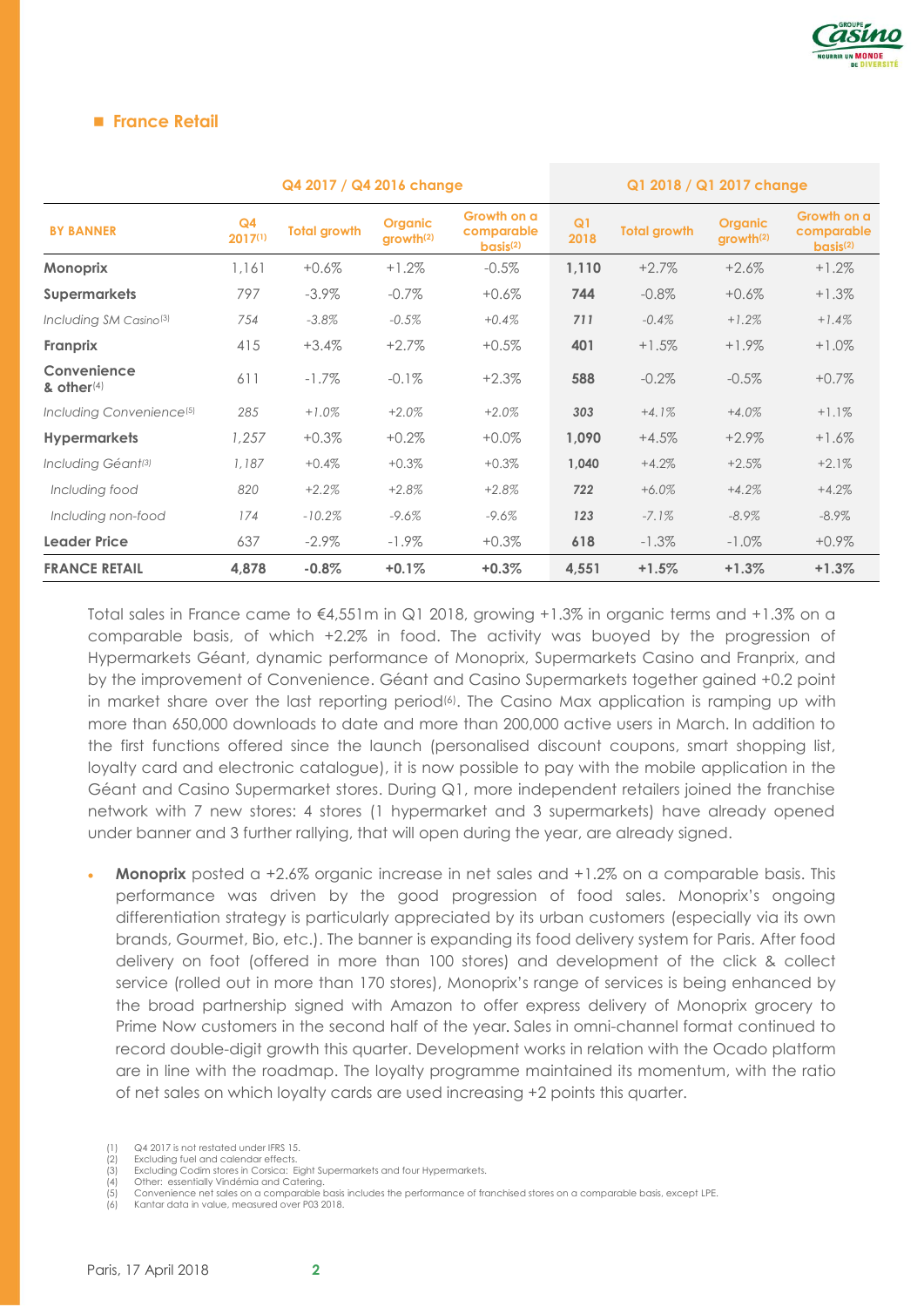

The banner is continuing its sustained pace of expansion with 7 openings already in Q1 (including 5 franchisees).

- **Casino Supermarkets(1)** confirmed their very good commercial trend with growth of +1.2% in organic terms and +1.4% on a comparable basis. This continuous growth was driven in particular by the strengthening of its private label and a more targeted customer policy. The banner is continuing the upmarket move of its stores, with 54 renovations around a concept oriented toward services and fresh products ("Bijou" – "jewel") and aims to position itself as a reference on these segments. The franchise business recorded strong growth of +5.0% in sales compared to the previous year.
- **Franprix**'s sales grew by +1.9% in organic terms and +1.0% on a comparable basis. The banner is continuing the development of innovative initiatives; the opening of a 24/7 Paris store thanks to a new technology will make it possible to increase the opening hours of nearly 50 other Paris stores by the end of H1. E-commerce sales continue to benefit from the success of the Franprix mobile application with 635,000 downloads as of the end of March. The banner is continuing its expansion momentum with 10 openings in Q1 in the Paris region. It also opened its first international store in Brussels.
- **Convenience** posted sales growth of +4.0% in organic terms and +1.1% on a comparable basis(2) . Franchisees are delivering very good performance with net sales up +9.2%. The banner's ongoing offer restructuring and development of qualitative services (bulk, juice machines, fresh cutting of fruits and vegetables) is designed to enhance the integrated stores. Casino Proximités also rolled out the new "A walk in the Garden" concept, which is being tested in two stores in Lyon, and aims to broaden the stores' Fruits & Vegetables offer, in particular in large urban areas.
- Sales at **Géant (1)** picked up this quarter with total growth of +4.2% and +2.1% on a comparable basis, +4.2% of which in food, driven by organic products (up more than 30%), Fresh and the Drive. Non-food sales, down -8.9% versus -9.6% in Q4 2017, benefited in particular from the good results of the omni-channel strategy with the rollout of the Cdiscount corners (11 to date). Net sales per sqm increased by +2.7% against a backdrop of a -0.6% reduction in surface area. The banner gained +0.1 point in market share over the last reporting period<sup>(3)</sup>.
- **Leader Price**'s sales increased by +0.9% on a comparable basis this quarter, driven by the good performance of groceries and Fresh. The banner is continuing to renovate its store network by converting to the Next concept (35 stores as of the end of March), which significant performance has been confirmed out. The banner is continuing to develop more qualitative and innovative products, still at low prices, notably with better organic and deep-frozen lines, and the rollout of its Sooa private label.

- (2) Convenience net sales on a comparable basis includes the performance of franchised stores on a comparable basis, except LPE.
- (3) Kantar market share in value, measured on P03 2018.

Excluding Codim stores in Corsica: eight Supermarkets and four Hypermarkets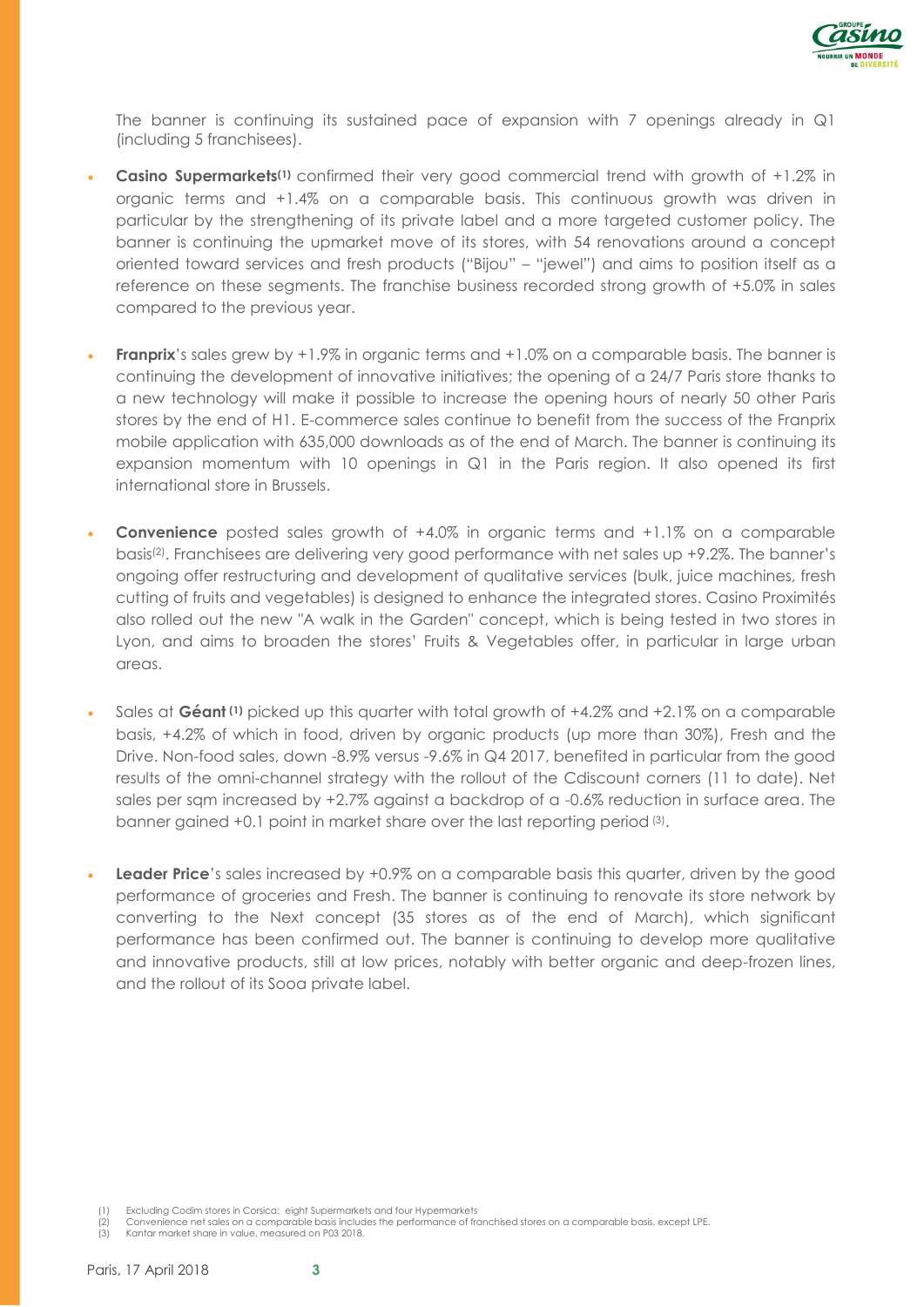

## **Cdiscount**

Cdiscount's gross merchandise volume (GMV) totalled  $\epsilon$ 854 million<sup>(1)</sup>, increasing by +6.1%<sup>(1)</sup> in organic terms<sup>(2)</sup>. Net sales rose +5.1%<sup>(1)</sup> in organic terms<sup>(2)</sup>, driven by data monetisation revenues, which increased +30%. The Home Furnishing and Household appliances categories represented 49% of direct sales while high-tech and IT products contributed 37%.

The marketplace resumed its expansion, driven by a broad assortment of 40 million products, up +81% over Q1 2017, with a 32.5% share of GMV, up +39 bp over Q1 2017.

The Cdiscount.com traffic logged 240 million visits this quarter, driven by the mobile growth, which accounted for 60% of the traffic and 41% of GMV (versus 36% in Q1 2017). The number of unique visitors reached 20 million for the first time<sup>(3)</sup>.

Cdiscount now have 8.6 million active customers. The number of subscribers in the "Cdiscount à Volonté" ("CDAV") loyalty programme grew +33% on an annual basis over March 2017 and accounts for more than one-third of the GMV, driven by the launch of an unlimited press offer for these loyal customers.

Cdiscount is continuing its multi-channel strategy with 11 corners in Géant hypermarkets to date and is targeting 20 corners by the end of June. The categories presented in these corners have regained traction with +25% growth over the quarter. The banner continues to develop its service offer, with "Cinstallé" ("It is installed") in particular covering nearly 90,000 references, "Coup de Pouce" ("A little nudge") granting more than 21,000 loans over Q1 2018 and Cdiscount Energie, which has increased its subscribers by 1.5 times since the end of December. Cdiscount has also just rolled out a competitive long-term rental solution covering more than 800 telephone, television and Household appliances products as well as a partnership with a major French fashion brand for a clearance store outlet. Moreover, Cdiscount is strengthening its development of data monetisation with the rollout of a digital platform allowing suppliers, marketplace sellers and advertisers to participate in auctioning advertising space on Cdiscount.com and other websites to extend their audience.

| Key figures <sup>(1)</sup>                 | Q1 2018<br>Q1 2017 |       | Published growth <sup>(4)</sup> | Organic growth <sup>(2)</sup> |
|--------------------------------------------|--------------------|-------|---------------------------------|-------------------------------|
| $GMV^{(5)(6)}$ including tax               | 753.3              | 853.9 | $+13.4%$<br>$+6.1%$             |                               |
| Net sales <sup>(6)</sup> (in $\notin M$ )  | 455.1              | 524.2 | $+15.2%$                        | $+5.1%$                       |
| Traffic (millions of visits)               | 233.8              | 240.1 | $+2.7%$                         |                               |
| Share of mobile traffic (%)                | 56.9%              | 60.3% | $+341$ bp                       |                               |
| Active customers <sup>(7)</sup> (millions) | 8.3                | 8.6   | $+4.2%$                         |                               |
| Units sold (millions)                      | 12.5               | 12.2  | $-2.4\%$                        |                               |
| Orders <sup>(8)</sup> (millions)           | 6.5                | 6.5   | $-0.6\%$                        |                               |

*Cnova commented on its Q1 net sales in detail on 12 April 2018*

Data published by Cnova NV and not audited.

(2) The organic changes exclude the sales generated by customers at Casino Group hypermarkets and supermarkets, except the sales generated by the corners (total impact of exclusion by -7.3 pts and -10.1 pts respectively on the growth of GMV and net sales). (3) Latest Médiamétrie studies published in November and December 2017.

(5) The GMV includes the tax-inclusive figures for sales of merchandise, the other revenues and the volume of business of the marketplace (on the basis of the validated and shipped orders) and, for the first time, includes the business volume of services that contributed to the growth of the GMV for 0.9 pt at Q1 2018 and 0.01 point at Q1  $2017$ 

(6) After entry into effect of the new accounting standard on revenues, IFRS 15, the GMV and net sales of 2017 were restated respectively by -€20 million and -€17 million in order to present comparable data.

Active customers at end March having made at least one purchase on the Cdiscount websites and application over the corresponding elapsed 12 months.

(8) Total orders placed before cancellation due to detection of frauds and/or absence of payment by customers.

<sup>(4)</sup> The data published include all the sales of Cdiscount, including Cdiscount's sales of technical products to the customers of the Casino Group hypermarkets and supermarkets, under to the multi-channel agreement in effect since 19 June 2017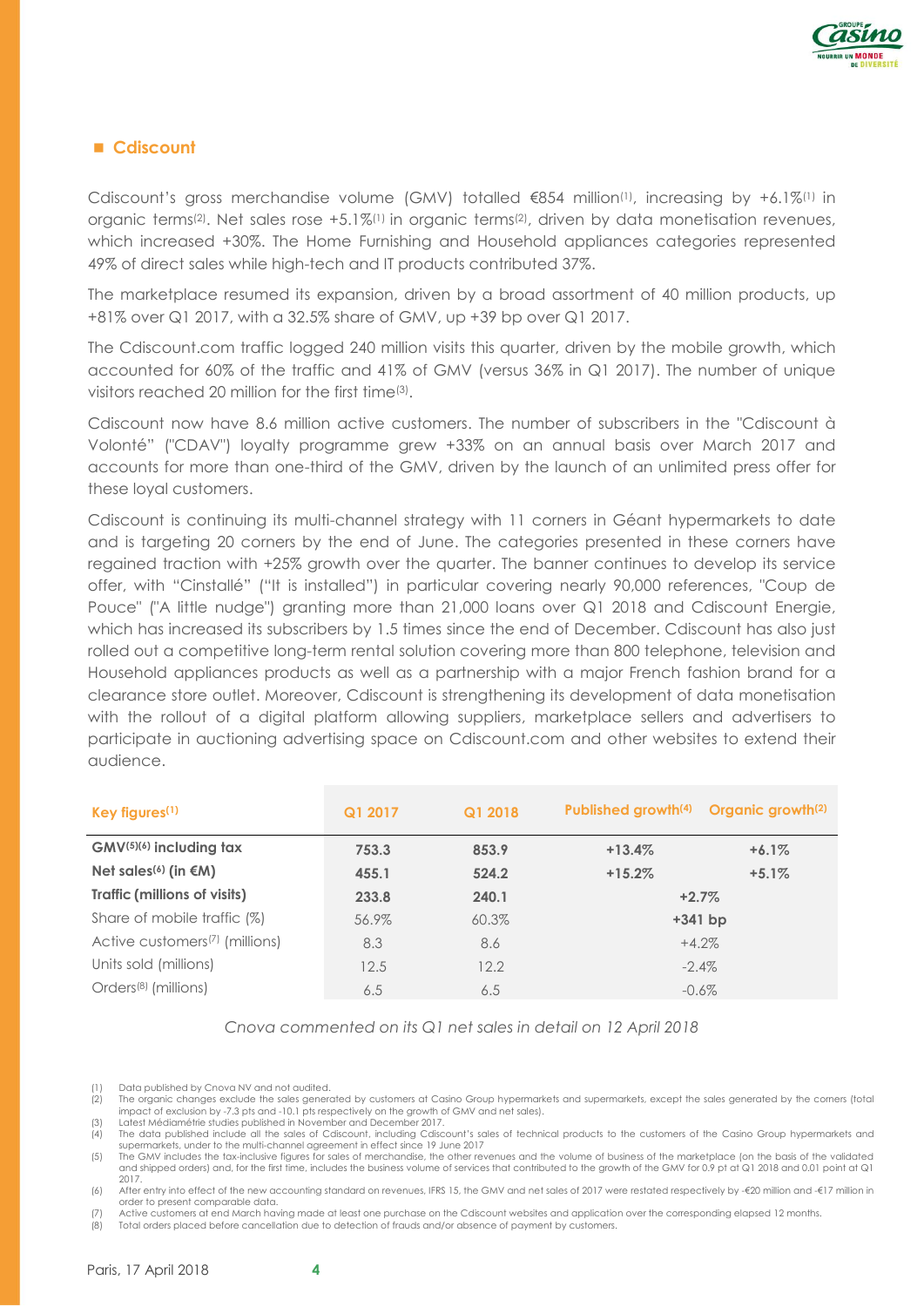

## **Latam Retail**

Sales at the Group's businesses in **Latin America** (Exito Group and GPA Food) increased +4.9% in organic terms and +1.9% on a comparable basis over Q1 2018, against a backdrop of slowing food inflation. Consolidated net sales were strongly impacted by an unfavourable exchange effect of -16.5%.

- **GPA Food** posted sales growth of +5.7% in organic terms and +2.2% on a comparable basis, driven by a +7.4%<sup>(1)</sup> increase in volumes and despite a -4.0% deflation on food categories.
	- Sales at **Assaí** rose +25.2%(1) in organic terms and +9.4%(1) on a comparable ex-calendar basis. Volumes and traffic increased +12%(1) and +8%(1) respectively. The banner gained +3.8 points in volume market share according to Nielsen, against a highly competitive backdrop. As of the end of March, 205,000 Passai credit cards had been issued at an average pace of 50,000 new cards per month. The 17 stores previously converted saw almost a 2.5-fold increase in sales(1). Assaí now accounts for 45% of GPA Food sales versus 38% in Q1 2017.
	- **Multivarejo**'s comparable sales were impacted this quarter for 310 bp by the fire in a fresh products distribution centre. The sales trend reversed in March, with comparable growth of +3.9%(1) excluding the calendar effect; in addition to very robust Easter sales at Extra hypermarkets, the banners are benefitting from more targeted promotional operations and the success of the new digital "My rewards" loyalty programme in the "My discount" application (with an average ticket 75% higher for customers using the application). The management is finalizing the new concept to which 20 Extra Supermarkets will be converted. Pão de Açúcar benefits from volume growth on its seasonal sales (+9.3%) and from the success of the "Collect & Win" campaign.
	- This quarter, 1 Assaí store was opened and 4 Extra hypermarket conversions to Cash & Carry format are in progress. The banner is targeting 20 new stores in 2018, including 5 conversions. Multivarejo had 9 closures this quarter, including 4 Extra hypermarkets, 4 drugstores and 1 Extra supermarket. There were 874 stores in the Multivarejo network at the end of March.
- Sales at **Exito Group** (excluding GPA Food) were up both in organic terms and on a comparable basis.

*GPA commented on its Q1 net sales in detail on 13 April 2018. The Exito Group will comment on its Q1 net sales in detail on 15 May 2018.*

*\*\*\**

(1) Data published by the subsidiary.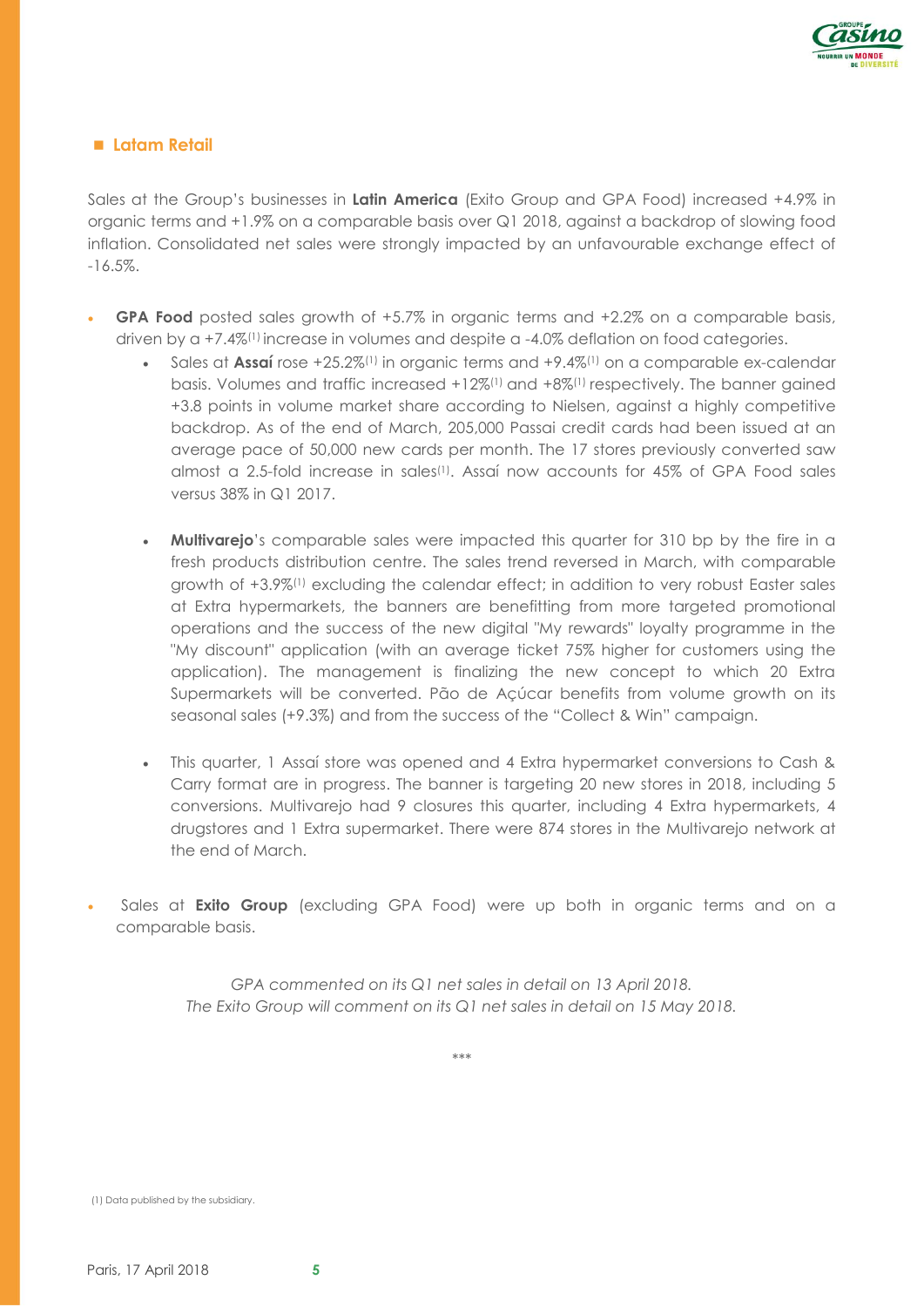

# **APPENDICES**

## **Implementation of IFRS 15 norm**

In the first quarter of 2018, Casino Group applied IFRS 15, "Revenue from ordinary activities from contracts with customers".

This accounting standard is mandatory starting 1 January 2018 and has no significant effect on the Group's net sales. The application of IFRS 15 leads to reclassifications between net sales, other revenues, costs of goods sold and cost of sales. This standard and its application are described in note 18 of the chapter 3 in the 2017 registration document.

| GROUP NET SALES (in $\notin M$ ) | Q1 2017 published | Q1 2017 restated |
|----------------------------------|-------------------|------------------|
| France Retail                    | 4,504             | 4,485            |
| E-commerce                       | 469               | 453              |
| Latam Retail                     | 4,348             | 4.310            |
| <b>TOTAL</b>                     | 9,321             | 9,248            |

# **Breakdown and change in Q1 2018 net sales**

Organic growth is at constant scope and exchange rates, excluding fuel and calendar except mentioned otherwise.

| <b>ESTIMATED TOTAL GROSS FOOD SALES UNDER BANNER</b><br>(M, exc, true) | Q1 2018 | <b>Change</b><br>(excl. calendar) |  |
|------------------------------------------------------------------------|---------|-----------------------------------|--|
| Monoprix                                                               | 1.142   | $+2.9\%$                          |  |
| <b>Supermarkets</b>                                                    | 704     | $+0.4%$                           |  |
| Franprix                                                               | 456     | $+4.5%$                           |  |
| <b>Convenience and Misc.</b>                                           | 676     | $-0.2\%$                          |  |
| of/which Convenience                                                   | 372     | $+5.0\%$                          |  |
| <b>Hypermarkets</b>                                                    | 781     | $+5.4\%$                          |  |
| <b>Leader Price</b>                                                    | 722     | $-0.6\%$                          |  |
| <b>FRANCE RETAIL</b>                                                   | 4,482   | $+1.9\%$                          |  |

| <b>ESTIMATED TOTAL GROSS NON-FOOD SALES UNDER BANNER</b> | Q1 2018 | Change           |  |
|----------------------------------------------------------|---------|------------------|--|
| $(M, \, \text{excl.} \, \text{fuel})$                    |         | (excl. calendar) |  |
| <b>Hypermarkets</b>                                      | 133     | $-7.9\%$         |  |
| Cdiscount                                                | 781     | $+4.8\%$         |  |
| <b>FRANCE RETAIL</b>                                     | 914     | $+2.7\%$         |  |

#### **Main changes in consolidation scope**

- Via Varejo maintained as a discontinued operation
- Transfer of 122 stores during Q1 2018, mostly under the Leader Price's banner, to an historical franchisee, in order to pursue the transformation and restructuring of the banner's store network.

#### **Exchange rate**

| <b>AVERAGE EXCHANGE RATES</b> | Q1 2017 | Q1 2018 | <b>Exchange rate</b><br><b>effect</b> |
|-------------------------------|---------|---------|---------------------------------------|
| Brazil (EUR/BRL)              | 3.3468  | 3.9887  | $-16.1\%$                             |
| Colombia (EUR/COP) (x 1000)   | 3.1110  | 3.5118  | $-11.4\%$                             |
| Uruguay (EUR/UYP)             | 30.2801 | 34.9841 | $-13.4\%$                             |
| Argentina (EUR/ARS)           | 16.6866 | 24.2149 | $-31.1\%$                             |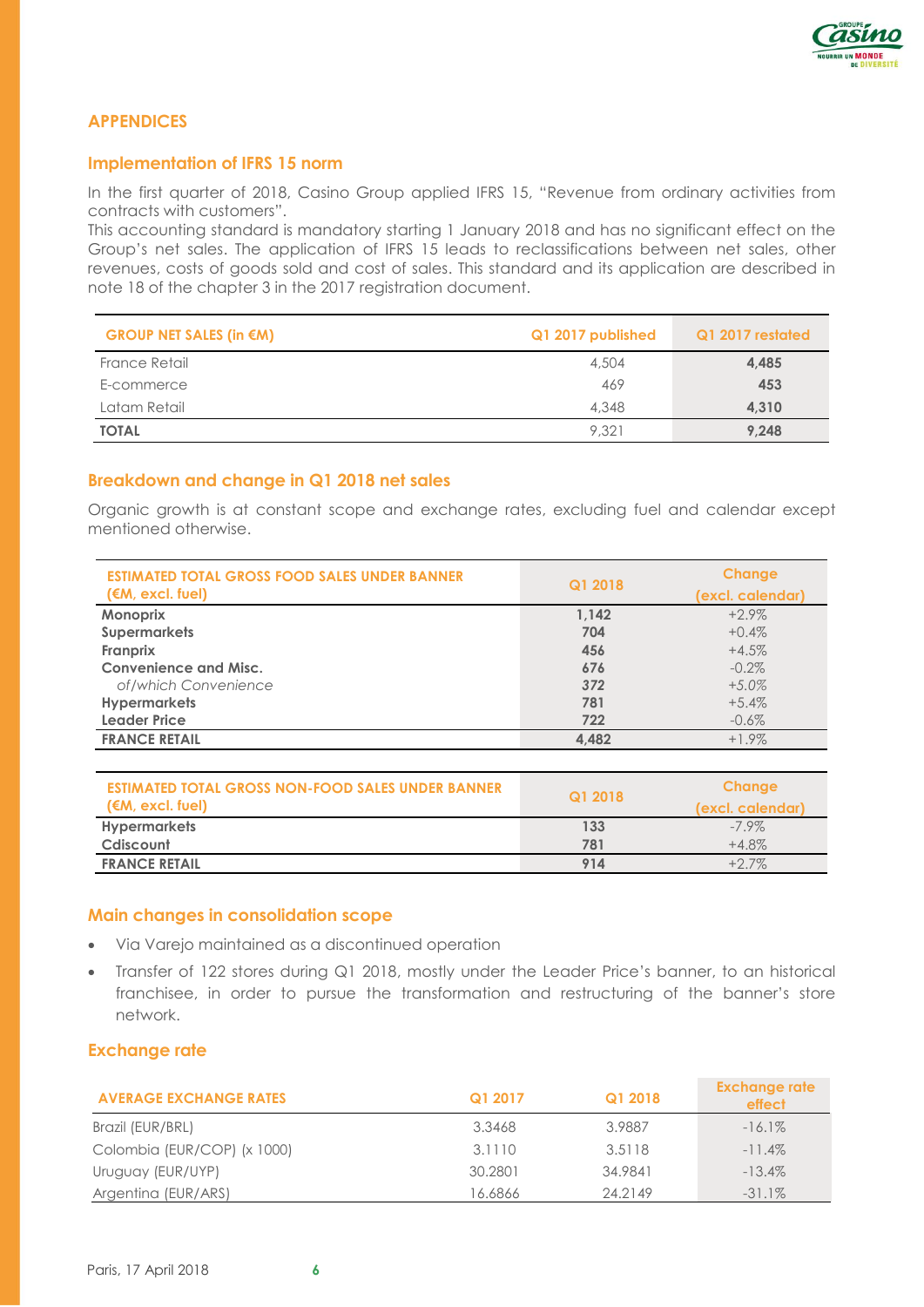

# **Store network at period end**

| <b>FRANCE</b>                               | <b>30 Sept. 2017</b> |       | 31 Dec. 2017 31 March 2018 |
|---------------------------------------------|----------------------|-------|----------------------------|
| <b>HM Géant Casino</b>                      | 121                  | 122   | 123                        |
| Including Affiliates Franchisees in France  |                      |       | 8                          |
| International Affiliates                    | 4                    | 5     | 5                          |
| <b>SM Casino</b>                            | 430                  | 433   | 435                        |
| Including Affiliates Franchisees France     | 104                  | 106   | 108                        |
| International Affiliates Franchisees        | 16                   | 17    | 17                         |
| <b>Monoprix</b>                             | 774                  | 789   | 790                        |
| Including Franchisees/Affiliates            | 207                  | 211   | 214                        |
| Naturalia                                   | 151                  | 161   | 162                        |
| Naturalia franchisee                        |                      | 7     | 7                          |
| <b>Franprix</b>                             | 885                  | 893   | 901                        |
| Including Franchisees                       | 406                  | 399   | 413                        |
| <b>Leader Price</b>                         | 789                  | 777   | 773                        |
| <b>Including Franchisees</b>                | 385                  | 377   | 449                        |
| Convenience                                 | 5,444                | 5,392 | 5,362                      |
| Other activities (Restaurants, Drive, etc.) | 621                  | 606   | 609                        |
| <b>Indian Ocean</b>                         | 201                  | 209   | 214                        |
| <b>TOTAL France</b>                         | 9,265                | 9,221 | 9,207                      |

**INTERNATIONAL 30 Sept. 2017 31 Dec. 2017 31 March 2018**

| <b>ARGENTINA</b>                              | 29    | 29             | 29             |
|-----------------------------------------------|-------|----------------|----------------|
| <b>HM Libertad</b>                            | 15    | 15             | 15             |
| SUP Mini Libertad and Petit Libertad          | 14    | 14             | 14             |
| <b>URUGUAY</b>                                | 83    | 88             | 86             |
| <b>HM Géant</b>                               | 2     | $\overline{2}$ | $\overline{2}$ |
| <b>SM Disco</b>                               | 29    | 29             | 29             |
| <b>SM Devoto</b>                              | 24    | 24             | 24             |
| SUP Devoto Express                            | 28    | 33             | 31             |
| <b>BRAZIL</b>                                 | 1,073 | 1,081          | 1,072          |
| <b>HM Extra</b>                               | 118   | 117            | 113            |
| SM Pão de Açúcar                              | 185   | 186            | 186            |
| <b>SM Extra</b>                               | 188   | 188            | 187            |
| Assaí (Cash & Carry)                          | 115   | 126            | 127            |
| SUP Mini Mercado Extra & Minuto Pão de Açúcar | 265   | 265            | 265            |
| Drugstores                                    | 130   | 127            | 123            |
| + Service Stations                            | 72    | 72             | 71             |
| <b>COLOMBIA</b>                               | 1,810 | 1,852          | 1,847          |
| <b>HM Exito</b>                               | 90    | 90             | 90             |
| SM Exito and Carulla                          | 161   | 162            | 163            |
| SM Super Inter                                | 71    | 71             | 71             |
| Surtimax (discount)                           | 1,373 | 1,409          | 1,410          |
| including "Aliados"                           | 1,243 | 1,278          | 1,286          |
| B2B(1)                                        | 4     | 9              | 9              |
| SUP Exito Express and Carulla Express         | 111   | 111            | 104            |
| <b>TOTAL International</b>                    | 2,995 | 3,050          | 3,034          |